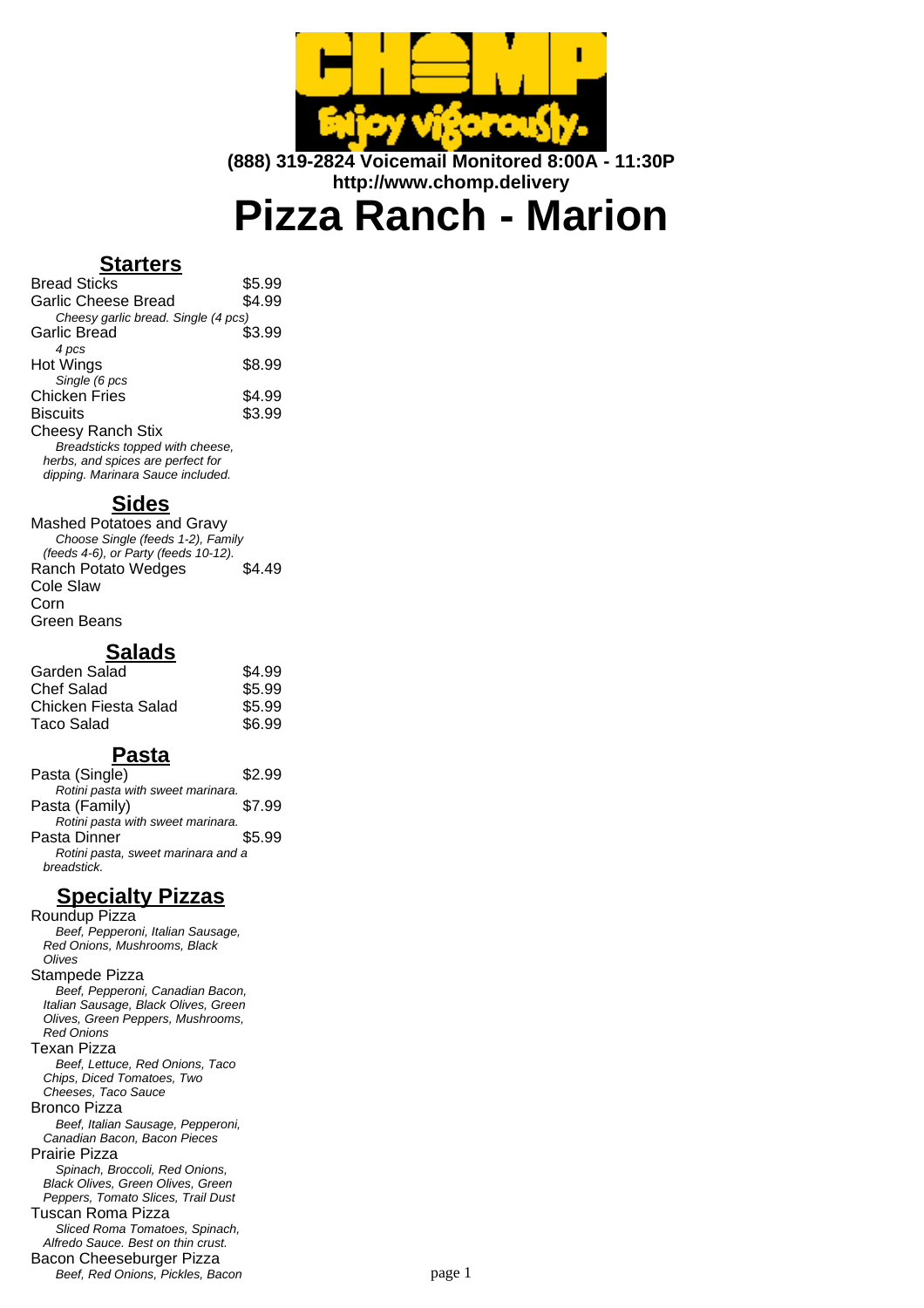BBQ Chicken Pizza BBQ Chicken Chicken Broccoli Alfredo Pizza Chicken, Broccoli, Alfredo Sauce Buffalo Chicken Pizza Chicken, Hot Sauce, Ranch Dressing Sweet Swine Pizza Canadian Bacon, Pineapple Chicken Bacon Ranch Pizza Chicken, Bacon Pieces, Diced Tomatoes, Ranch Dressing Mac N Cheese Pizza

## **One Topping Pizzas**

Beef Pizza Pepperoni Canadian Bacon Italian Sausage Cheese **Chicken** Garlic Cheese Custom Pizza Make it your own! Choose from thin, original, skillet, stuffed or gluten free crust. Add your favorite toppings.

### **Breakfast Pizzas**

Sausage Gravy Sausage gravy, Italian sausage, eggs Bacon and Sausage Sausage gravy, Italian sausage, bacon, eggs Sausage, Peppers & Onions Sausage gravy, Italian sausage, eggs, red onions, green peppers Garlic Sausage Garlic sauce, Italian sausage, eggs, red onions, green peppers

## **Gluten-Sensitive Pizzas**

**10" Gluten-Sensitive crusts** Gluten-Sensitive Cheese Pizza\$12.99 Gluten-Sensitive Garlic Cheesel 2.99 Pizza Gluten-Sensitive Pepperoni \$12.99 Classic Gluten-Sensitive Bacon Cheeseburger \$12.99 Gluten-Sensitive BBQ Chicke $$12.99$ Gluten-Sensitive Bronco \$12.99 Gluten-Sensitive Buffalo Chicken \$12.99 Gluten-Sensitive Chicken Bacon Ranch \$12.99 Gluten-Sensitive Chicken Broccoli Alfredo \$12.99 Gluten-Sensitive Prairie \$12.99 Gluten-Sensitive Roundup \$12.99 Gluten-Sensitive Stampede \$12.99 Gluten-Sensitive Sweet Swine\$12.99 Gluten-Sensitive Texan Taco \$12.99 Gluten-Sensitive Tuscan \$12.99

# **Chicken Dinners**

2 Breast Dinner \$8.49 Includes 2 breasts of Crispy Ranch chicken, coleslaw and biscuit plus your choice of potato. We offer chicken covered in sauce for an additional charge. Select from the optional sauces. 2 Piece Dinner \$7.49 Includes 2 pieces of Crispy Ranch chicken, coleslaw and biscuit plus your choice of potato. For all white or page 2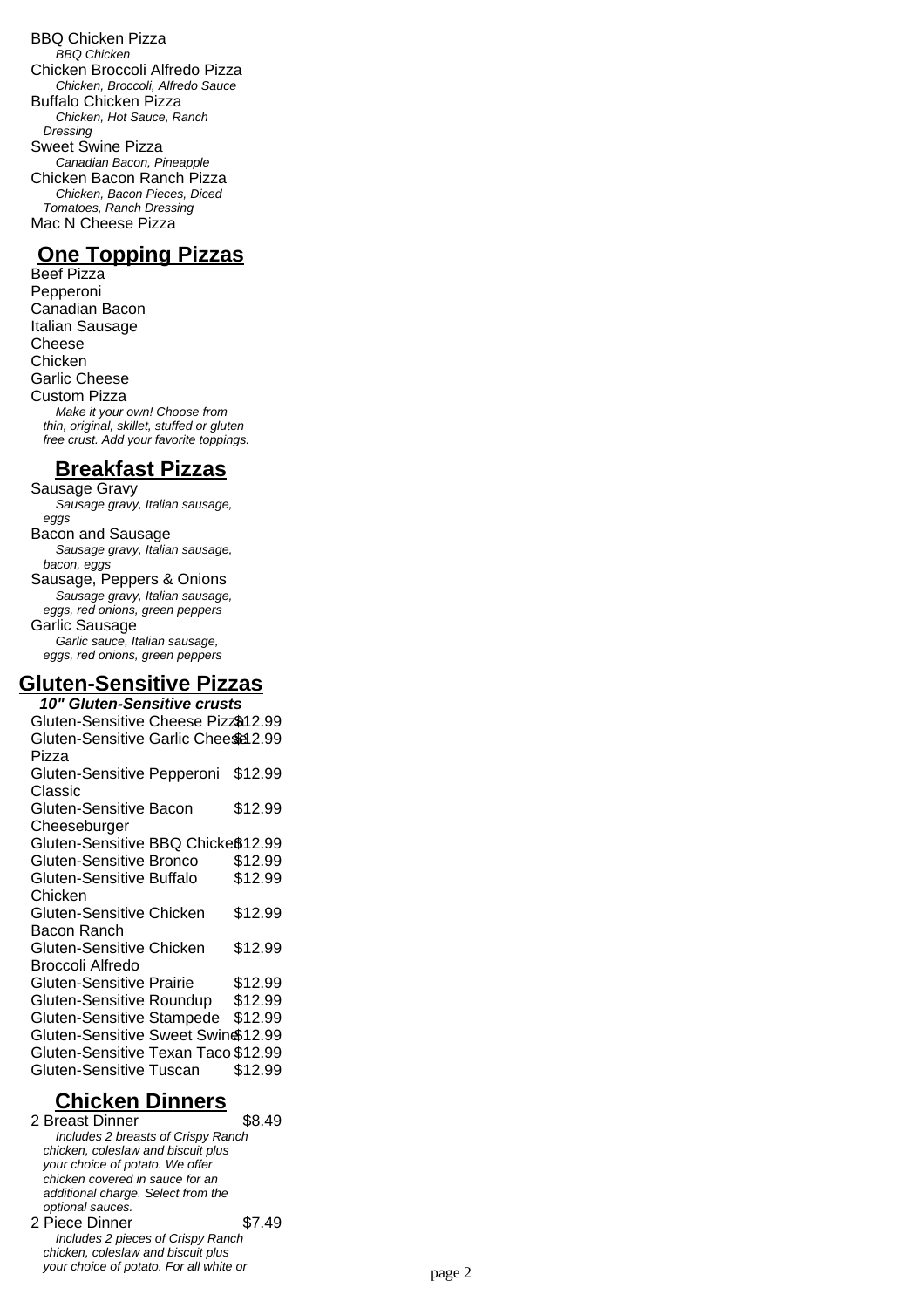all dark meat, select one of the chicken options. All white meat is an additional charge. We offer chicken covered in sauce for an additional charge. Select from the optional sauces.

3 Piece Dinner \$8.49

Includes 3 pieces of Crispy Ranch chicken, coleslaw and biscuit plus your choice of potato. For all white or all dark meat, select one of the chicken options. All white meat is an additional charge. We offer chicken covered in sauce for an additional charge. Select from the optional sauces.

4 Piece Dinner \$9.49

Includes 4 pieces of Crispy Ranch chicken, coleslaw and biscuit plus your choice of potato. For all white or all dark meat, select one of the chicken options. All white meat is an additional charge. We offer chicken covered in sauce for an additional charge. Select from the optional sauces.

#### **Chicken Boxes**

8 Piece Box \$14.99

Includes 8 pieces of Crispy Ranch Chicken. For all white or all dark meat, select one of the chicken options. All white meat is an additional charge. We offer chicken covered in sauce for an additional charge. Select from the optional sauces.

10 Piece Box \$16.99

Includes 10 pieces of Crispy Ranch Chicken. For all white or all dark meat, select one of the chicken options. All white meat is an additional charge. We offer chicken covered in sauce for an additional charge. Select from the optional sauces.

12 Piece Box \$19.99

Includes 12 pieces of Crispy Ranch Chicken. For all white or all dark meat, select one of the chicken options. All white meat is an additional charge. We offer chicken covered in sauce for an additional charge. Select from the optional sauces.

16 Piece Box \$24.99 Includes 16 pieces of Crispy Ranch Chicken. For all white or all dark

meat, select one of the chicken options. All white meat is an additional charge. We offer chicken covered in sauce for an additional charge. Select from the optional sauces.

20 Piece Box \$29.99 Includes 20 pieces of Crispy Ranch Chicken. For all white or all dark meat, select one of the chicken options. All white meat is an additional charge. We offer chicken covered in sauce for an additional charge. Select from the optional sauces listed.

## **Chicken Extras**

Butter \$0.10 Individual serving of butter. Sour Cream \$0.25 Individual serving of sour cream. Dipping Sauce **Biscuit** Includes one or six biscuits

### **Dipping Sauces & Extras** Garlic \$0.75 page 3